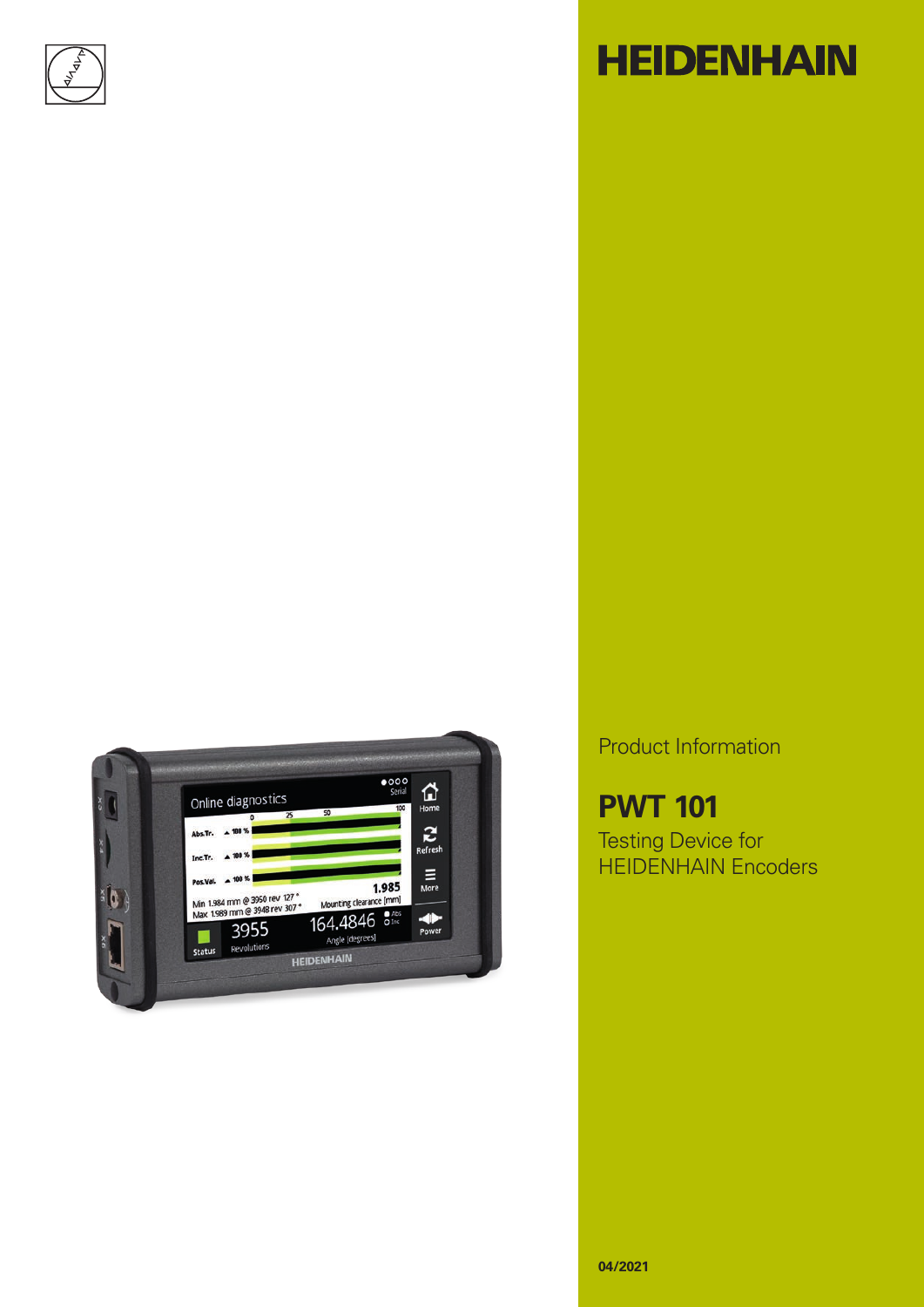### **PWT 101** Testing device for HEIDENHAIN encoders



Online diagnostics

The PWT 101 is a testing device for the functional testing and adjustment of incremental and absolute HEIDENHAIN encoders. Thanks to its compact and rugged design, the PWT 101 is ideal for portable use. Operation and visual display are carried out on a 4.3-inch touchscreen.

The PWT 101 supports a variety of functions depending on the encoder and the interface. With encoders featuring the EnDat interface, for example, you can display the position value, export online diagnostic data, shift datums, and perform further inspection functions.

#### **Inspection and testing devices from HEIDENHAIN**

HEIDENHAIN encoders provide all of the information needed for commissioning, monitoring, and diagnostics. For the analysis of these encoders, HEIDENHAIN offers the appropriate PWM inspection devices and PWT testing units. The PWM inspection devices, which are universally deployable, feature calibration capability and low measuring tolerances. Testing devices such as the PWT 101 provide fewer functions, have wider tolerances, and cannot be calibrated.

#### **Available functions**

The performance range of the PWT 101 can be expanded through a firmware update. Appropriate firmware files are available at *www.heidenhain.com* and can be uploaded into the PWT 101 via a memory card (not included in delivery).

Key new features included in firmware V3.0.0:

> The PWM 21, together with the adjusting and testing software (ATS), is recommended when mounting exposed or multi-section linear encoders or modular angle encoders. The PWT 101 can also be used, if it supports the encoder's interface. However, the scope is limited somewhat.

- Support for encoders with a DRIVE-CLiQ interface
- Support for encoders with an HTL interface
- Support for strain sensor encoders

### **Successor product to the PWT 100**

The PWT 100 is succeeded by the PWT 101, which incorporates the functionality of the PWT 100 but also supports special firmware modules. The PWT 100 will still be supported by future firmware versions but will not permit the use of firmware modules. The PWT 101 is supported by firmware V2.2.1 or later.

#### **Firmware modules**

Display of online diagnostics<sup>1)</sup> PWT display of incremental signals Display of signal level (qualitative) Deviation between Z1 and incremental tracks Display of supply voltage and supply current

The module management function of the PWT 101 differentiates between firmware (basic functions) and firmware modules. The firmware modules permit the implementation of special functions and

support for other encoder manufacturers. The PWT 101 permits rapid switching between modules, thus enabling the user to react flexibly to different kinds of demands. The following firmware modules are currently available for assistance while checking the function of encoders and adjusting them:

- AMO encoders (for more information, visit *www.amo-gmbh.com/en*)
- NUMERIK JENA encoders (for more information, visit *www.numerikjena.de/en*)
- RENCO rotary encoders with and without block commutation (for more information, visit *www.heidenhain.com*)

#### **Mounting wizard**



### Range of functions

### **Performance range of PWT 101 with V3.0.0**

### **Position display**

Display of the absolute position Display of the incremental position<sup>1)</sup> Display and resetting of error messages Display and resetting of warnings Display of the transmission status Datum shift ("electrical zeroing of position")<sup>1)</sup> Display of the reference mark status Display of count values between reference marks Incremental counter with adjustable counting function

| <b>EnDat</b>                                                                        | DRIVE-CLIQ                         | Fanuc                                | <b>Mitsubishi</b>                  | Panasonic                            | <b>Yaskawa</b> <sup>2)</sup>         | 11 µApp<br>1V <sub>pp</sub> /                | Ĕ                                            | HTL <sup>4</sup>                             |
|-------------------------------------------------------------------------------------|------------------------------------|--------------------------------------|------------------------------------|--------------------------------------|--------------------------------------|----------------------------------------------|----------------------------------------------|----------------------------------------------|
| 11111111                                                                            | 1 1 1 1 1 1 1 1                    | 111111                               | 11111                              | $\checkmark$<br>$\sim$ $\sim$ $\sim$ | $\checkmark$<br>$\frac{1}{\sqrt{2}}$ |                                              |                                              |                                              |
| $\begin{array}{c} \leftarrow \\ \leftarrow \\ \leftarrow \\ \leftarrow \end{array}$ | $\checkmark$<br>–<br>–<br>-<br>- ∕ | $\checkmark$<br>$\frac{1}{\sqrt{2}}$ | $\checkmark$<br>–<br>–<br>-<br>- ∕ | $\checkmark$<br>$\frac{1}{\sqrt{2}}$ | $\checkmark$<br>$\frac{1}{\sqrt{2}}$ | $\frac{1}{\sqrt{2}}$<br>$\frac{1}{\sqrt{3}}$ | $\frac{1}{\sqrt{1}}$<br>$\frac{1}{\sqrt{1}}$ | $\frac{1}{\sqrt{2}}$<br>$\frac{1}{\sqrt{2}}$ |
| $\checkmark$                                                                        | $\checkmark$                       | $\checkmark$                         | $\checkmark$                       | $\checkmark$                         | $\checkmark$                         | $\checkmark$                                 | $\checkmark$                                 | $\checkmark$                                 |
| $\checkmark$                                                                        | $\checkmark$                       | $\checkmark$                         | $\checkmark$                       | ✓                                    |                                      | $\checkmark$                                 | $\checkmark$                                 | $\checkmark$                                 |
| $\checkmark$                                                                        | $\checkmark$                       |                                      |                                    |                                      |                                      |                                              |                                              |                                              |

#### **Diagnostics**

#### **Memory contents**

Display of encoder information<sup>1)</sup>

#### **Additional functions**

Adjustable voltage supply to encoder Display of homing and limit

#### **Display of temperature** (internal/external)<sup>1</sup>

Expansion of the supported interfaces or functions through future firmware versions.

- 
- <sup>1)</sup> If supported by the encoder  $^{2)}$  EIB 3391Y is not supported
- $^{3)}$  For encoders with additional sinusoidal commutation signals C and D (Z1 track)

<sup>4)</sup> With signal adapter ID 1093210-01

 $(\checkmark)$  Refer to the operating instructions

| Encoders*                                                                                                  | <b>Suitability of PWT 101</b>                                                                                              |
|------------------------------------------------------------------------------------------------------------|----------------------------------------------------------------------------------------------------------------------------|
| LIC 21xx, LIC 31xx, LIF 4xx, LIF 1xx,<br>LIDA 4xx, LIDA 2xx, ERM 2xxx                                      |                                                                                                                            |
| LIC 41xx. LIP 3xx. LB 3xx. LC 2xx.<br>PP 281, ECA 4xxx, ECM 24xx,<br>ERA 4xxx, ERA 7xxx, ERA 8xxx, ERP 880 | Limited suitability: for optimal mounting<br>quality, please use the PWM 21 with the<br>ATS adjusting and testing software |
| LIP 2xx, LIP 6xxx, ERP 1xxx, ERO 2xxx                                                                      | PWM 21 and ATS adjusting and testing<br>software required                                                                  |

\*Please read the notes in the encoder documentation